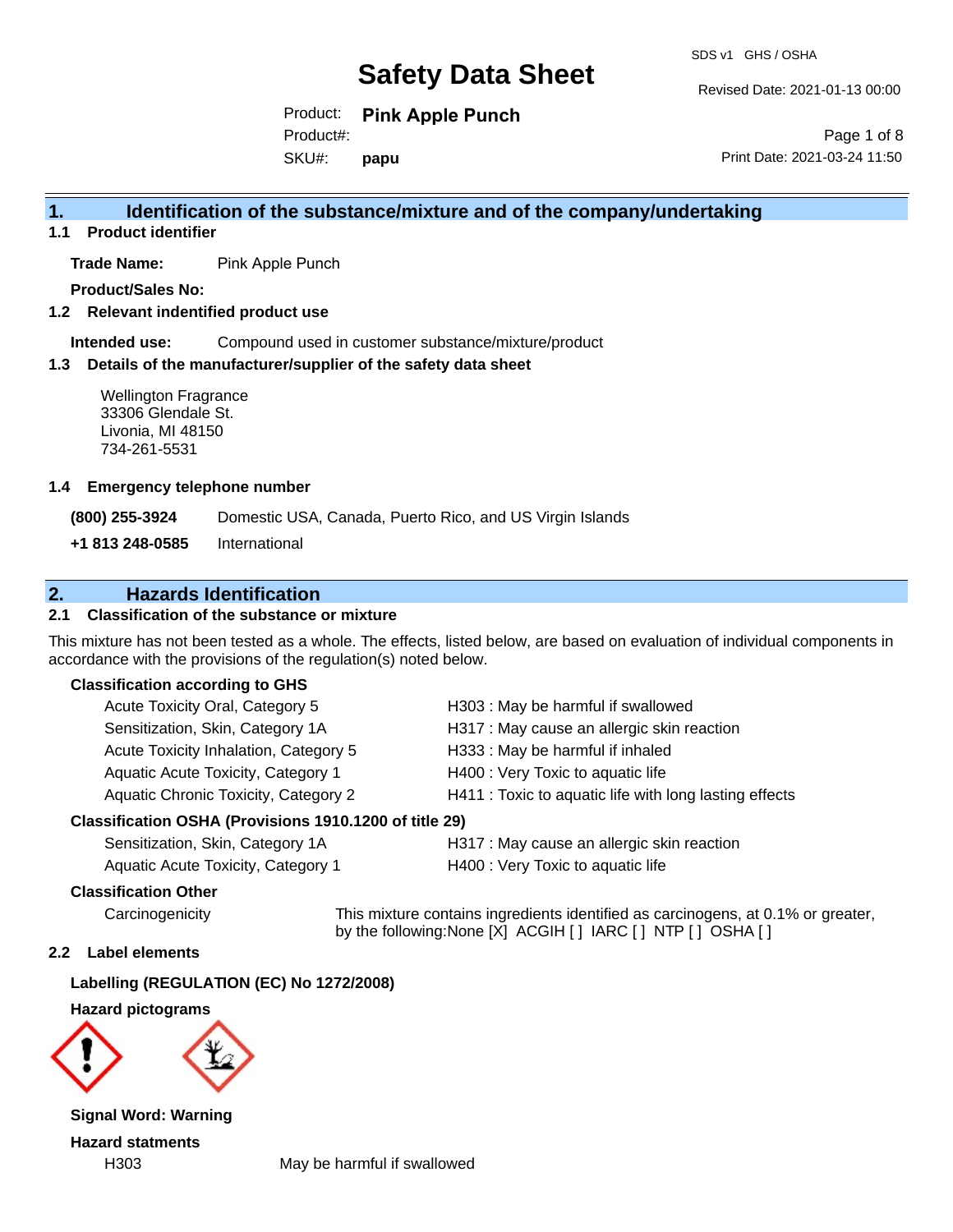#### SDS v1 GHS / OSHA

# **Safety Data Sheet**

#### Revised Date: 2021-01-13 00:00

|           | Product: Pink Apple Punch |
|-----------|---------------------------|
| Product#: |                           |
| SKU#:     | papu                      |

Page 2 of 8 Print Date: 2021-03-24 11:50

| H317                            | May cause an allergic skin reaction                                     |  |
|---------------------------------|-------------------------------------------------------------------------|--|
| H333                            | May be harmful if inhaled                                               |  |
| H400                            | Very Toxic to aquatic life                                              |  |
| H411                            | Toxic to aquatic life with long lasting effects                         |  |
| <b>Precautionary Statements</b> |                                                                         |  |
| <b>Prevention:</b>              |                                                                         |  |
| P <sub>272</sub>                | Contaminated work clothing should not be allowed out of the workplace   |  |
| P <sub>273</sub>                | Avoid release to the environment                                        |  |
| <b>Response:</b>                |                                                                         |  |
| $P302 + P352$                   | IF ON SKIN: Wash with soap and water                                    |  |
| $P304 + P312$                   | IF INHALED: Call a POISON CENTER or doctor/physician if you feel unwell |  |
| P312                            | Call a POISON CENTER or doctor/physician if you feel unwell             |  |
| $P333 + P313$                   | If skin irritation or a rash occurs: Get medical advice/attention       |  |
| P363                            | Wash contaminated clothing before reuse                                 |  |
| P391                            | <b>Collect Spillage</b>                                                 |  |
| .                               |                                                                         |  |

#### **2.3 Other Hazards**

**no data available**

## **3. Composition/Information on Ingredients**

#### **3.1 Mixtures**

This product is a complex mixture of ingredients, which contains among others the following substance(s), presenting a health or environmental hazard within the meaning of the UN Globally Harmonized System of Classification and Labeling of Chemicals (GHS):

| CAS#<br>Ingredient                           | EC#                    | Conc.<br>Range | <b>GHS Classification</b> |
|----------------------------------------------|------------------------|----------------|---------------------------|
| 120-51-4                                     | 204-402-9              | $20 - 30 \%$   | H302; H313; H400; H411    |
| <b>Benzyl Benzoate</b>                       |                        |                |                           |
| 24851-98-7                                   | 246-495-9              | $5 - 10 \%$    | H402                      |
|                                              | Methyldihydrojasmonate |                |                           |
| 1222-05-5                                    | 214-946-9              | $2 - 5%$       | H316; H400; H410          |
|                                              | Hexamethylindanopyran  |                |                           |
| <b>4940-11-8</b> 225-582-5                   |                        | $2 - 5%$       | H302; H401                |
| Ethyl Maltol                                 |                        |                |                           |
| 81782-77-6                                   | 279-815-0              | $1 - 2%$       | H227; H400; H411          |
| <b>Methyl Decenol</b>                        |                        |                |                           |
| 31906-04-4                                   | 250-863-4              | $1 - 2%$       | H317; H402                |
| Hydroxyisohexyl 3-cyclohexene carboxaldehyde |                        |                |                           |
| 142-92-7                                     | 205-572-7              | $1 - 2 \%$     | H226; H316; H401; H411    |
| Hexyl acetate                                |                        |                |                           |
| 120-57-0                                     | 204-409-7              | $0.1 - 1.0 \%$ | H303; H317; H401          |
| Heliotropine                                 |                        |                |                           |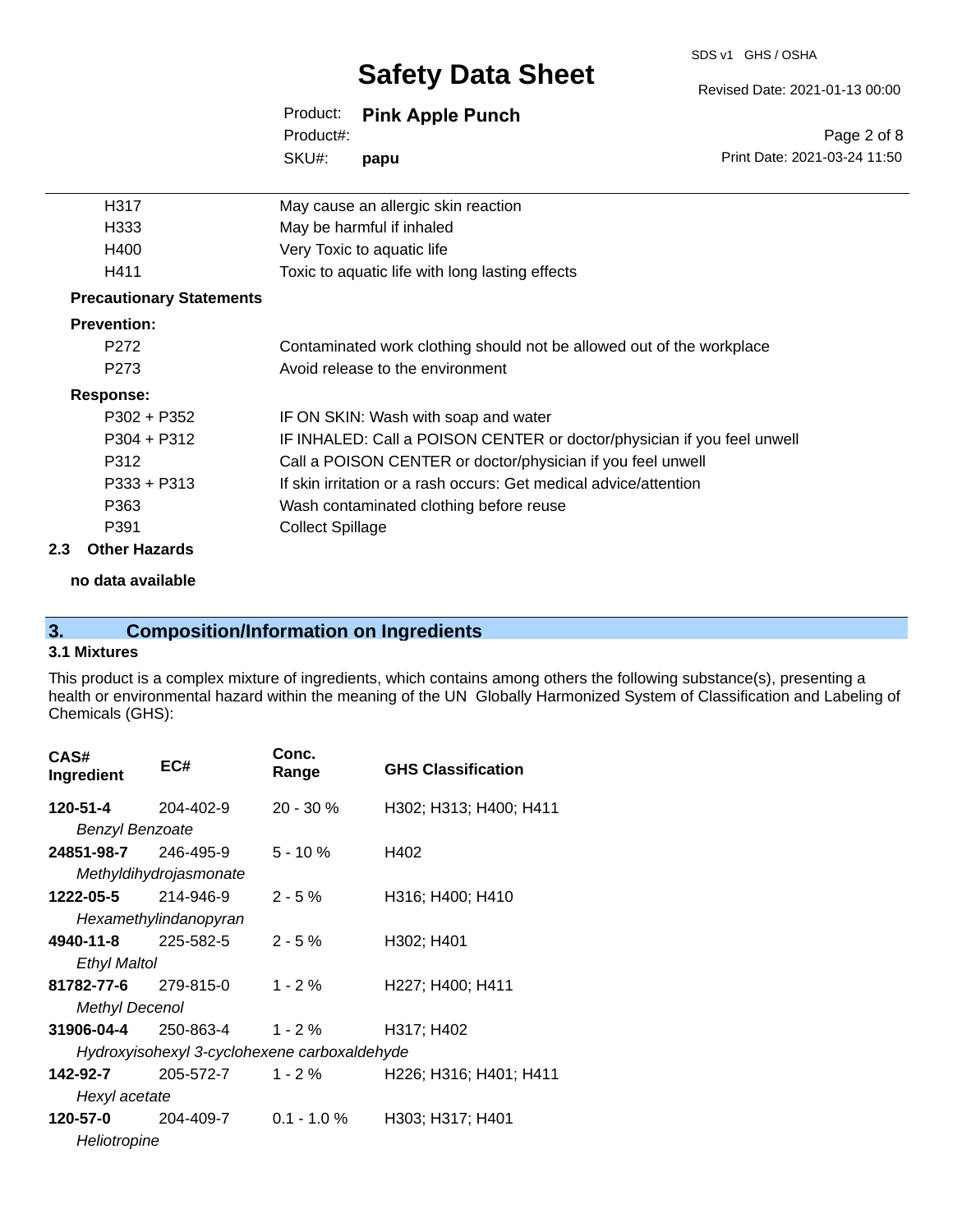Revised Date: 2021-01-13 00:00

### Product: **Pink Apple Punch**

Product#:

SKU#: **papu**

#### Page 3 of 8 Print Date: 2021-03-24 11:50

| CAS#<br>Ingredient       | EC#                                 | Conc.<br>Range                                           | <b>GHS Classification</b>                                                                   |
|--------------------------|-------------------------------------|----------------------------------------------------------|---------------------------------------------------------------------------------------------|
| 70788-30-6               | 274-892-7                           | $0.1 - 1.0 %$                                            | H317                                                                                        |
|                          | Trimethyl-propylcyclohexanepropanol |                                                          |                                                                                             |
| 5989-27-5                | 227-813-5                           | $0.1 - 1.0 \%$                                           | H226; H304; H315; H317; H400; H412                                                          |
| Limonene                 |                                     |                                                          |                                                                                             |
| 68737-61-1               | 272-113-5                           | $0.1 - 1.0 %$                                            | H227; H303; H313; H315; H317; H401;                                                         |
|                          | Dimethyltetrahydro Benzaldehyde     |                                                          | H411                                                                                        |
| 23696-85-7               | 245-833-2                           | $0.1 - 1.0 \%$                                           | H313; H315; H317; H401; H411                                                                |
|                          |                                     |                                                          | 1-(2,6,6-Trimethylcyclohexa-1,3-dienyl)-2-buten-1-one (Damascenone)                         |
| 107-75-5                 | 203-518-7                           | $0.1 - 1.0 \%$                                           | H317; H319; H402                                                                            |
| Hydroxycitronellal       |                                     |                                                          |                                                                                             |
| 57378-68-4               | 260-709-8                           | $0.1$ - 1.0 %                                            | H302; H315; H317; H318; H400; H410                                                          |
|                          |                                     |                                                          | delta-1-(2,6,6-Trimethyl-3-cyclohexen-1-yl)-2-buten-1-one (delta-Damascone)                 |
| 32388-55-9               | 251-020-3                           | $0.1 - 1.0 %$                                            | H303; H317; H400; H410                                                                      |
| Acetyl cedrene           |                                     |                                                          |                                                                                             |
| 106-72-9                 | 203-427-2                           | $0.1 - 1.0 \%$                                           | H227; H317; H401                                                                            |
| <b>Dimethyl Heptenal</b> |                                     |                                                          |                                                                                             |
|                          |                                     | See Section 16 for full text of GHS classification codes |                                                                                             |
|                          |                                     |                                                          | See Section 16 for full text of GHS classification codes which where not shown in section 2 |

Total Hydrocarbon Content  $(\% w/w) = 0.30$ 

#### **4. First Aid Measures 4.1 Description of first aid measures**

| Inhalation:                                                                       | Remove from exposure site to fresh air and keep at rest.<br>Obtain medical advice.                            |
|-----------------------------------------------------------------------------------|---------------------------------------------------------------------------------------------------------------|
| Eye Exposure:                                                                     | Flush immediately with water for at least 15 minutes.<br>Contact physician if symptoms persist.               |
| <b>Skin Exposure:</b>                                                             | Remove contaminated clothes. Wash thoroughly with water (and soap).<br>Contact physician if symptoms persist. |
| Ingestion:<br>4.2 Most important symptoms and effects, both acute and delayed     | Rinse mouth with water and obtain medical advice.                                                             |
| Symptoms:                                                                         | no data available                                                                                             |
| Risks:                                                                            | Refer to Section 2.2 "Hazard Statements"                                                                      |
| Indication of any immediate medical attention and special treatment needed<br>4.3 |                                                                                                               |
| Treatment:                                                                        | Refer to Section 2.2 "Response"                                                                               |

| 5. | <b>Fire-Fighting measures</b> |  |
|----|-------------------------------|--|
|    |                               |  |

# **5.1 Extinguishing media**

| Suitable:         | Carbon dioxide (CO2), Dry chemical, Foam          |
|-------------------|---------------------------------------------------|
| <b>Unsuitable</b> | Do not use a direct water jet on burning material |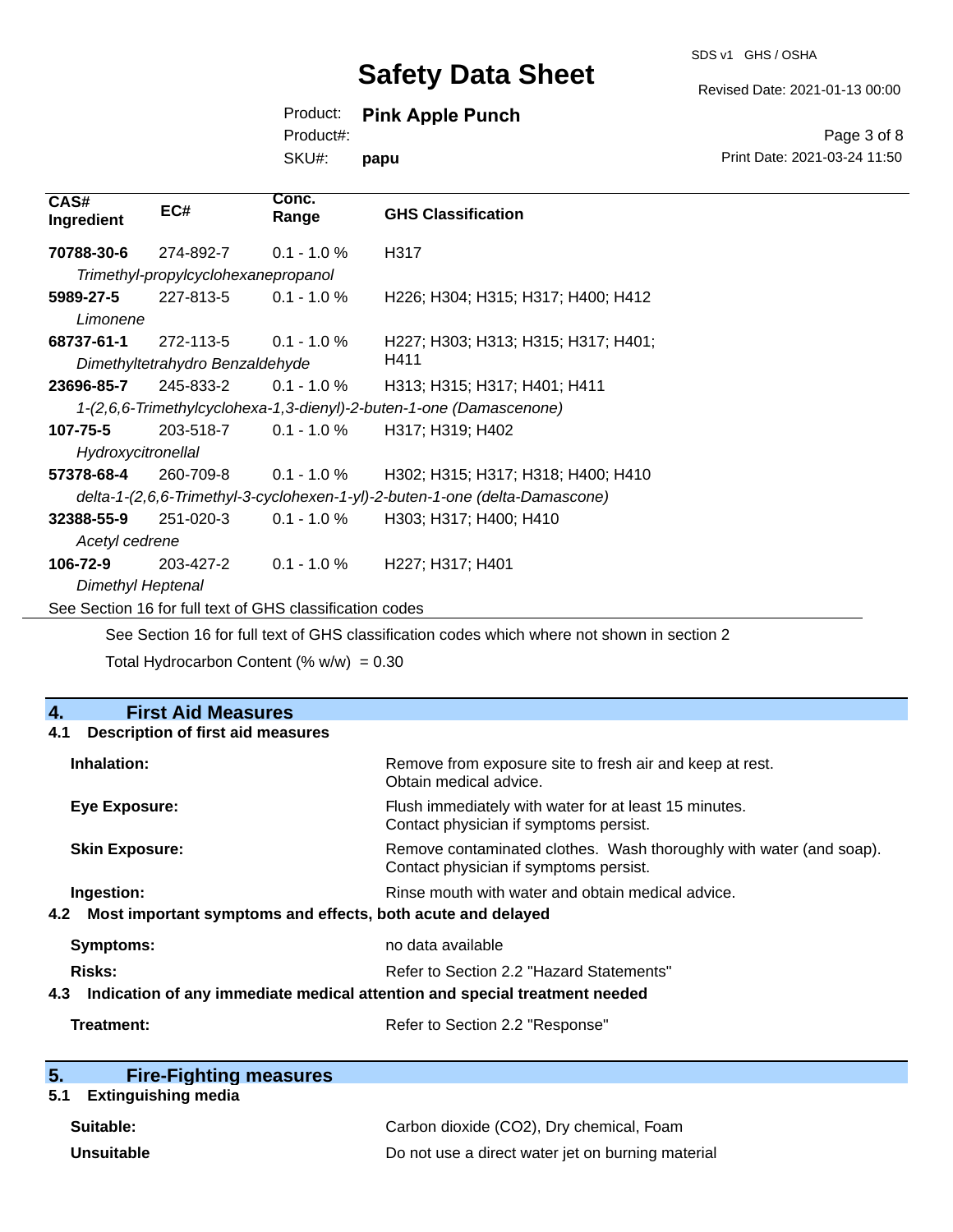SDS v1 GHS / OSHA

Revised Date: 2021-01-13 00:00

Product: **Pink Apple Punch**

SKU#: Product#: **papu**

Page 4 of 8 Print Date: 2021-03-24 11:50

**5.2 Special hazards arising from the substance or mixture**

**During fire fighting:** Water may be ineffective

**5.3 Advice for firefighters**

**Further information:** Standard procedure for chemical fires

#### **6. Accidental Release Measures**

#### **6.1 Personal precautions, protective equipment and emergency procedures**

Avoid inhalation and contact with skin and eyes. A self-contained breathing apparatus is recommended in case of a major spill.

#### **6.2 Environmental precautions**

Keep away from drains, soil, and surface and groundwater.

#### **6.3 Methods and materials for containment and cleaning up**

Clean up spillage promptly. Remove ignition sources. Provide adequate ventilation. Avoid excessive inhalation of vapors. Gross spillages should be contained by use of sand or inert powder and disposed of according to the local regulations.

#### **6.4 Reference to other sections**

Not Applicable

#### **7. Handling and Storage**

#### **7.1 Precautions for safe handling**

Apply according to good manufacturing and industrial hygiene practices with proper ventilation. Do not drink, eat or smoke while handling. Respect good personal hygiene.

#### **7.2 Conditions for safe storage, including any incompatibilities**

Store in a cool, dry and ventilated area away from heat sources and protected from light in tightly closed original container. Avoid uncoated metal container. Keep air contact to a minimum.

#### **7.3 Specific end uses**

No information available

#### **8. Exposure Controls/Personal Protection**

#### **8.1 Control parameters**

**Exposure Limits:** Contains no substances with occupational exposure limit values.

**Engineering Controls:** Use local exhaust as needed.

#### **8.2 Exposure controls - Personal protective equipment**

| Eye protection:                | Tightly sealed goggles, face shield, or safety glasses with brow guards and side shields, etc.<br>as may be appropriate for the exposure |
|--------------------------------|------------------------------------------------------------------------------------------------------------------------------------------|
| <b>Respiratory protection:</b> | Avoid excessive inhalation of concentrated vapors. Apply local ventilation where appropriate.                                            |
| <b>Skin protection:</b>        | Avoid Skin contact. Use chemically resistant gloves as needed.                                                                           |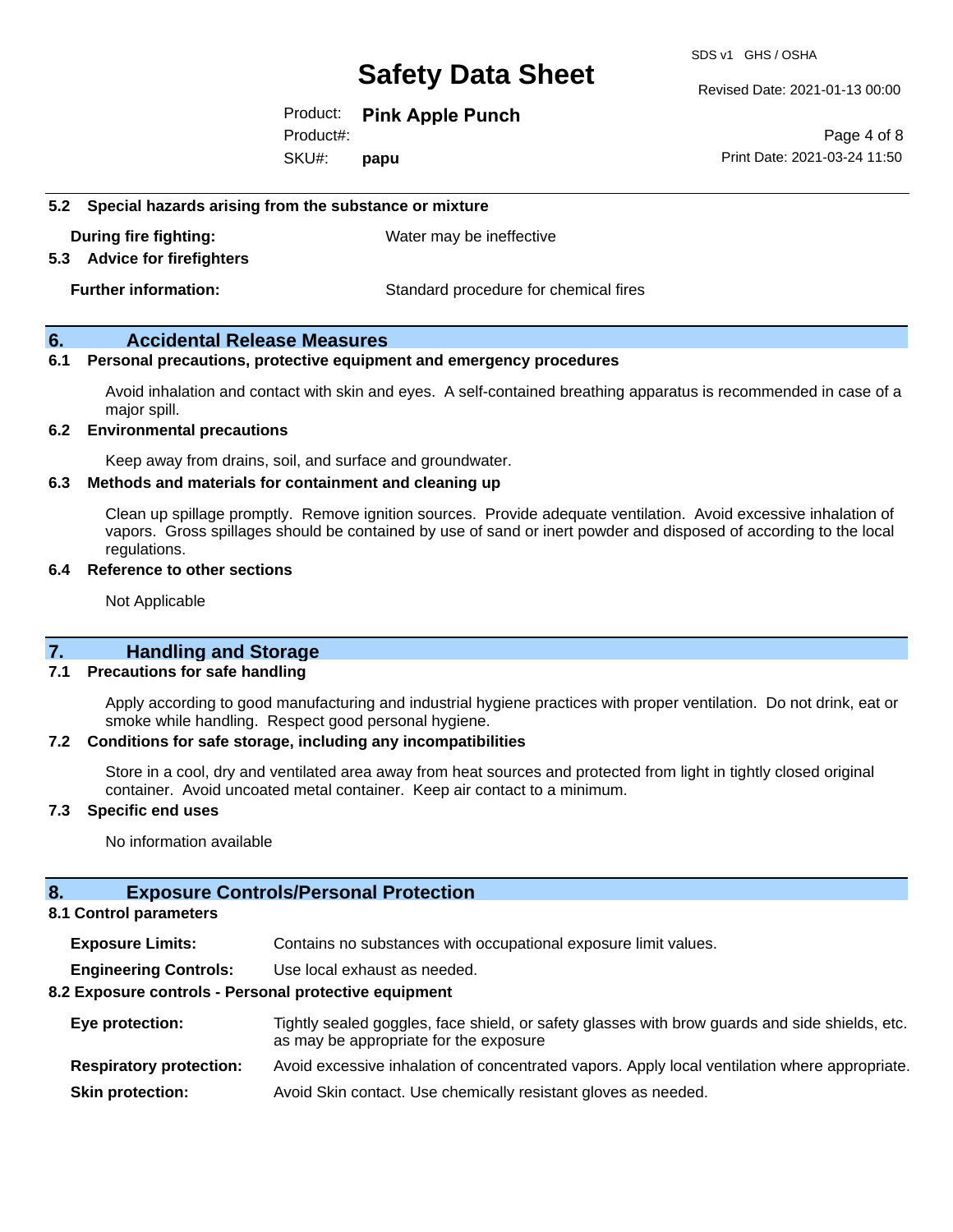Revised Date: 2021-01-13 00:00

Product: **Pink Apple Punch** SKU#: Product#: **papu**

Page 5 of 8 Print Date: 2021-03-24 11:50

# **9. Physical and Chemical Properties**

### **9.1 Information on basic physical and chemical properties**

| Appearance:                  | Liquid                                 |
|------------------------------|----------------------------------------|
| Odor:                        | Conforms to Standard                   |
| Color:                       | Nearly Colorless to Yellow Tint (G0-1) |
| <b>Viscosity:</b>            | Liquid                                 |
| <b>Freezing Point:</b>       | Not determined                         |
| <b>Boiling Point:</b>        | Not determined                         |
| <b>Melting Point:</b>        | Not determined                         |
| <b>Flashpoint (CCCFP):</b>   | >200 F (93.33 C)                       |
| <b>Auto flammability:</b>    | Not determined                         |
| <b>Explosive Properties:</b> | None Expected                          |
| <b>Oxidizing properties:</b> | None Expected                          |
| Vapor Pressure (mmHg@20 C):  | 0.1053                                 |
| %VOC:                        | 3.63                                   |
| Specific Gravity @ 25 C:     | 0.9740                                 |
| Density @ 25 C:              | 0.9710                                 |
| Refractive Index @ 20 C:     | 1.4780                                 |
| Soluble in:                  | Oil                                    |

### **10. Stability and Reactivity**

| 10.1 Reactivity                         | None                                               |
|-----------------------------------------|----------------------------------------------------|
| <b>10.2 Chemical stability</b>          | Stable                                             |
| 10.3 Possibility of hazardous reactions | None known                                         |
| <b>10.4 Conditions to avoid</b>         | None known                                         |
| 10.5 Incompatible materials             | Strong oxidizing agents, strong acids, and alkalis |
| 10.6 Hazardous decomposition products   | None known                                         |

### **11. Toxicological Information**

#### **11.1 Toxicological Effects**

Acute Toxicity Estimates (ATEs) based on the individual Ingredient Toxicity Data utilizing the "Additivity Formula" **Acute toxicity - Oral - (Rat) mg/kg** (LD50: 3124.2187) May be harmful if swallowed

| Acute toxicity - Oral - (Rat) mg/kg          | (LD50: 3124.2187) May be harmful if swallowed            |
|----------------------------------------------|----------------------------------------------------------|
| Acute toxicity - Dermal - (Rabbit) mg/kg     | Not classified - the classification criteria are not met |
| Acute toxicity - Inhalation - (Rat) mg/L/4hr | (LD50: 73.1453) May be harmful if inhaled                |
| <b>Skin corrosion / irritation</b>           | Not classified - the classification criteria are not met |
| Serious eye damage / irritation              | Not classified - the classification criteria are not met |
| <b>Respiratory sensitization</b>             | Not classified - the classification criteria are not met |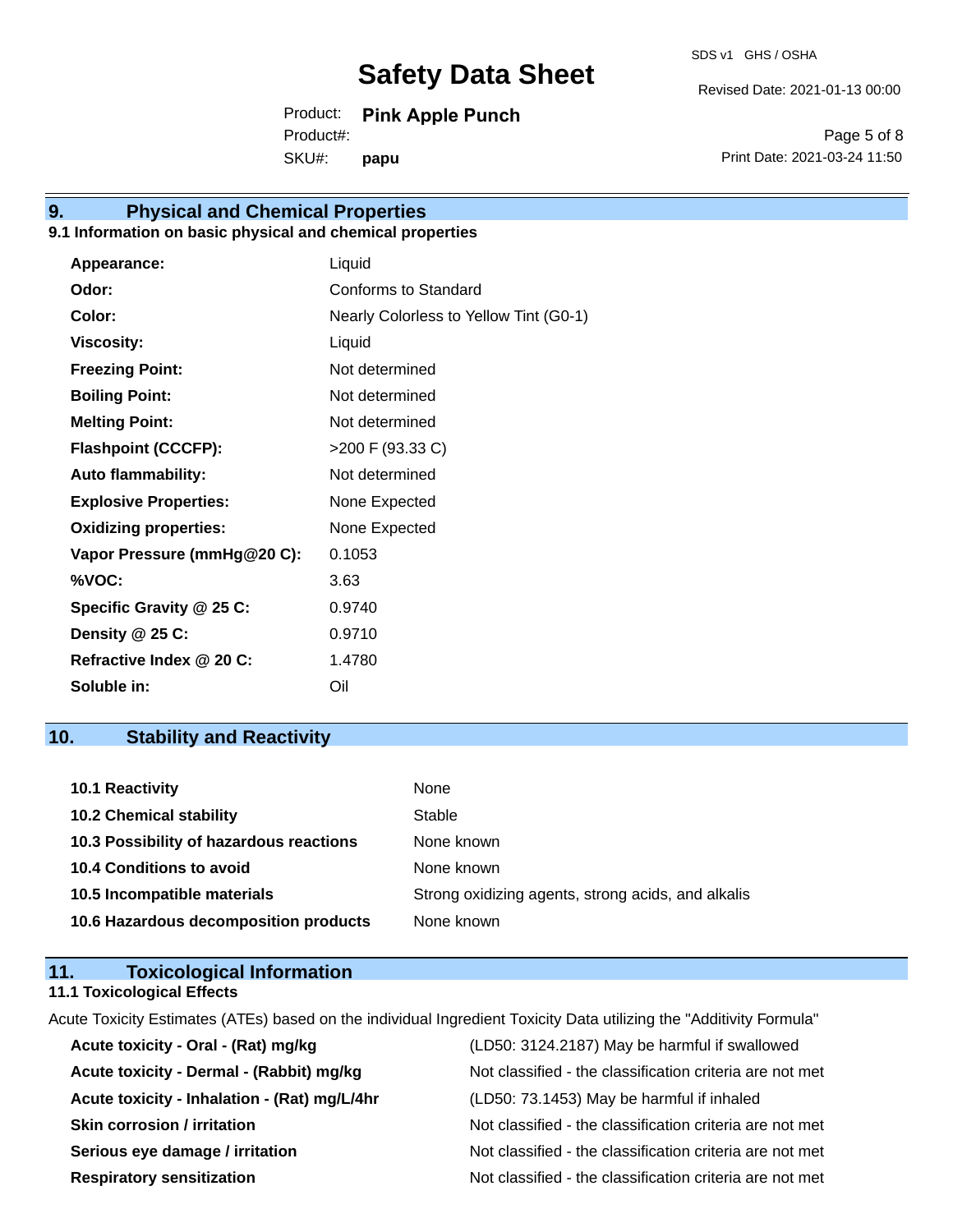SDS v1 GHS / OSHA

Revised Date: 2021-01-13 00:00

Product: **Pink Apple Punch** Product#:

SKU#: **papu**

Page 6 of 8 Print Date: 2021-03-24 11:50

| May cause an allergic skin reaction                      |
|----------------------------------------------------------|
| Not classified - the classification criteria are not met |
| Not classified - the classification criteria are not met |
| Not classified - the classification criteria are not met |
| Not classified - the classification criteria are not met |
| Not classified - the classification criteria are not met |
| Not classified - the classification criteria are not met |
|                                                          |

| <b>Ecological Information</b><br>12. |                                                 |  |  |
|--------------------------------------|-------------------------------------------------|--|--|
| 12.1 Toxicity                        |                                                 |  |  |
| <b>Acute acquatic toxicity</b>       | Very Toxic to aquatic life                      |  |  |
| <b>Chronic acquatic toxicity</b>     | Toxic to aquatic life with long lasting effects |  |  |
| <b>Toxicity Data on soil</b>         | no data available                               |  |  |
| <b>Toxicity on other organisms</b>   | no data available                               |  |  |
| 12.2 Persistence and degradability   | no data available                               |  |  |
| 12.3 Bioaccumulative potential       | no data available                               |  |  |
| 12.4 Mobility in soil                | no data available                               |  |  |
| 12.5 Other adverse effects           | no data available                               |  |  |
|                                      |                                                 |  |  |

### **13. Disposal Conditions**

#### **13.1 Waste treatment methods**

Do not allow product to reach sewage systems. Dispose of in accordance with all local and national regulations. Send to a licensed waste management company.The product should not be allowed to enter drains, water courses or the soil. Do not contaminate ponds, waterways or ditches with chemical or used container.

### **14. Transport Information**

| <b>Marine Pollutant</b>                                       | Yes. Ingredient of greatest environmental impact:<br>120-51-4 : (20 - 30 %) : Benzyl Benzoate |                                     |                   |                 |               |
|---------------------------------------------------------------|-----------------------------------------------------------------------------------------------|-------------------------------------|-------------------|-----------------|---------------|
| <b>Regulator</b>                                              |                                                                                               | <b>Class</b>                        | <b>Pack Group</b> | <b>Sub Risk</b> | UN-nr.        |
| U.S. DOT (Non-Bulk)                                           |                                                                                               | Not Regulated - Not Dangerous Goods |                   |                 |               |
| <b>Chemicals NOI</b>                                          |                                                                                               |                                     |                   |                 |               |
| <b>ADR/RID (International Road/Rail)</b>                      |                                                                                               |                                     |                   |                 |               |
| <b>Environmentally Hazardous</b><br>Substance, Liquid, n.o.s. |                                                                                               | 9                                   | Ш                 |                 | <b>UN3082</b> |
| <b>IATA (Air Cargo)</b>                                       |                                                                                               |                                     |                   |                 |               |
| <b>Environmentally Hazardous</b><br>Substance, Liquid, n.o.s. |                                                                                               | 9                                   | Ш                 |                 | UN3082        |
| IMDG (Sea)                                                    |                                                                                               |                                     |                   |                 |               |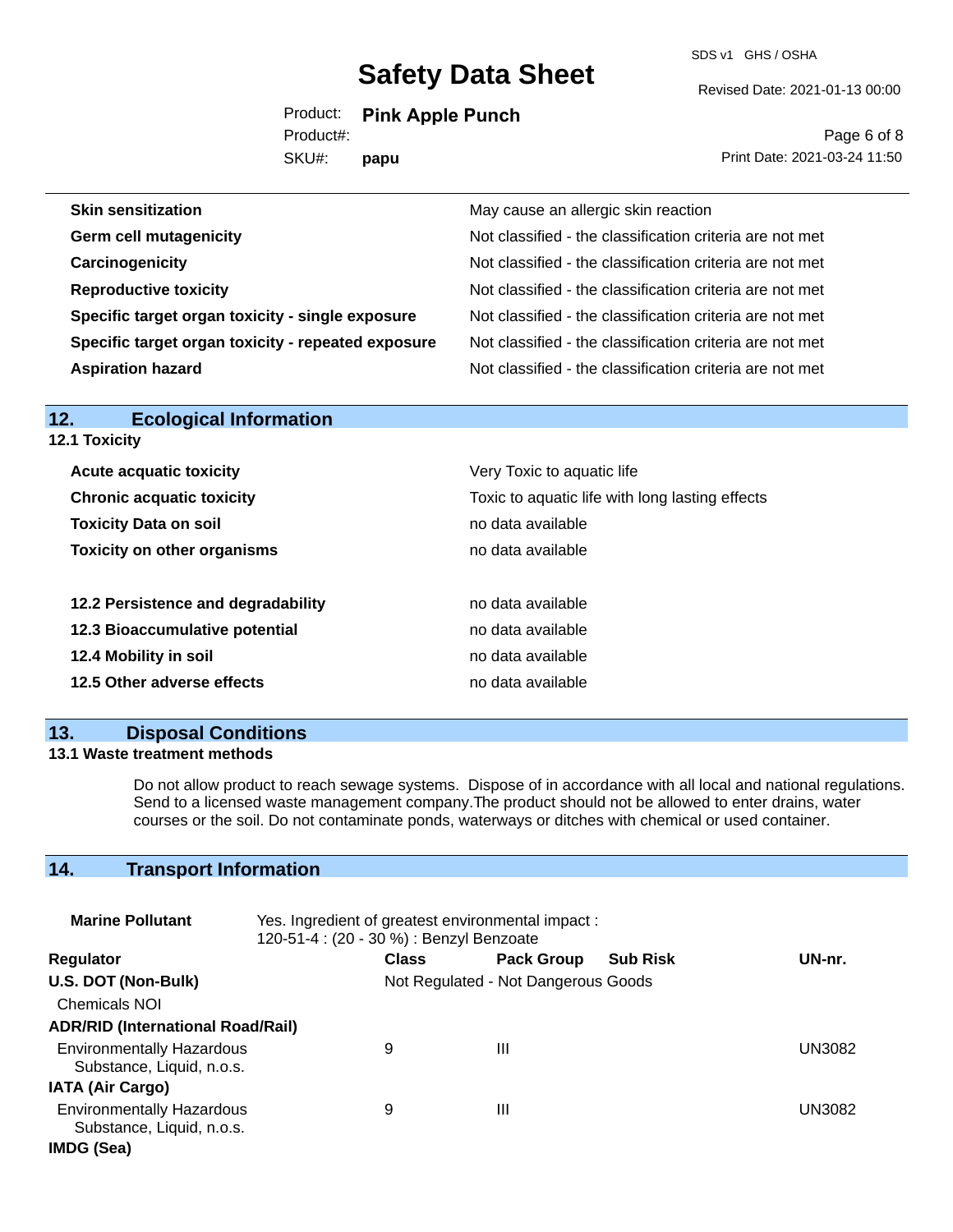SDS v1 GHS / OSHA

Revised Date: 2021-01-13 00:00

|                                                                         |                |      |                                                             | Revised Date: 2021-01-13 00:00                                     |
|-------------------------------------------------------------------------|----------------|------|-------------------------------------------------------------|--------------------------------------------------------------------|
|                                                                         | Product:       |      | <b>Pink Apple Punch</b>                                     |                                                                    |
|                                                                         | Product#:      |      |                                                             | Page 7 of 8                                                        |
|                                                                         | SKU#:          | papu |                                                             | Print Date: 2021-03-24 11:50                                       |
| <b>Environmentally Hazardous</b><br>Substance, Liquid, n.o.s.           |                | 9    | III                                                         | <b>UN3082</b>                                                      |
| 15.<br><b>Regulatory Information</b><br><b>U.S. Federal Regulations</b> |                |      |                                                             |                                                                    |
| <b>TSCA (Toxic Substance Control Act)</b>                               |                |      |                                                             | All components of the substance/mixture are listed or exempt       |
| 40 CFR(EPCRA, SARA, CERCLA and CAA)<br><b>U.S. State Regulations</b>    |                |      | This product contains NO components of concern.             |                                                                    |
| <b>California Proposition 65 Warning</b>                                |                |      | This product contains the following components:             |                                                                    |
| 123-35-3(NF 204-622-5 $\leq$ 57 ppm<br><b>Canadian Regulations</b>      |                |      | beta-Myrcene (Natural Source)                               |                                                                    |
| <b>DSL</b>                                                              |                |      | components are NOT on the List:                             | 99.87% of the components are listed or exempt. The following       |
| 129520-41-8 407-562-0 0.1 - 1.0 %                                       |                |      |                                                             | 4,7-methano-3aH-indene-3a-carboxylic acid, octahydro-, ethyl ester |
| 476332-65-7                                                             | $0.01 - 0.1\%$ |      | 2H-Indeno[4,5b] furan, decahydro-2,2,6,6,7,8,,8-heptamethyl |                                                                    |

### **16. Other Information**

#### **GHS H-Statements referred to under section 3 and not listed in section 2**

| H226 : Flammable liquid and vapour                          | H227 : Combustible liquid                                |
|-------------------------------------------------------------|----------------------------------------------------------|
| H302 : Harmful if swallowed                                 | H304 : May be fatal if swallowed and enters airways      |
| H313 : May be harmful in contact with skin                  | H315 : Causes skin irritation                            |
| H316 : Causes mild skin irritation                          | H317 : May cause an allergic skin reaction               |
| H318 : Causes serious eye damage                            | H319 : Causes serious eye irritation                     |
| H401 : Toxic to aquatic life                                | H402 : Harmful to aquatic life                           |
| H410 : Very toxic to aquatic life with long lasting effects | H412 : Harmful to aquatic life with long lasting effects |
| <b>Total Fractional Values</b>                              |                                                          |
| (TFV) Risk                                                  | (TFV) Risk                                               |
| (68.36) Acute Toxicity Inhalation, Category 5               | (28.69) Aquatic Chronic Toxicity, Category 3             |
| (14.00) Sensitization, Skin, Category 1A                    | (2.86) Aquatic Chronic Toxicity, Category 2              |
| (1.60) Acute Toxicity Oral, Category 5                      | (1.25) Aquatic Chronic Toxicity, Category 4              |
| (1.10) Aquatic Acute Toxicity, Category 1                   |                                                          |
|                                                             |                                                          |

#### Remarks

This safety data sheet is based on the properties of the material known to Wellington Fragrance at the time the data sheet was issued. The safety data sheet is intended to provide information for a health and safety assessment of the material and the circumstances, under which it is packaged, stored or applied in the workplace. For such a safety assessment Wellington Fragrance holds no responsibility. This document is not intended for quality assurance purposes.